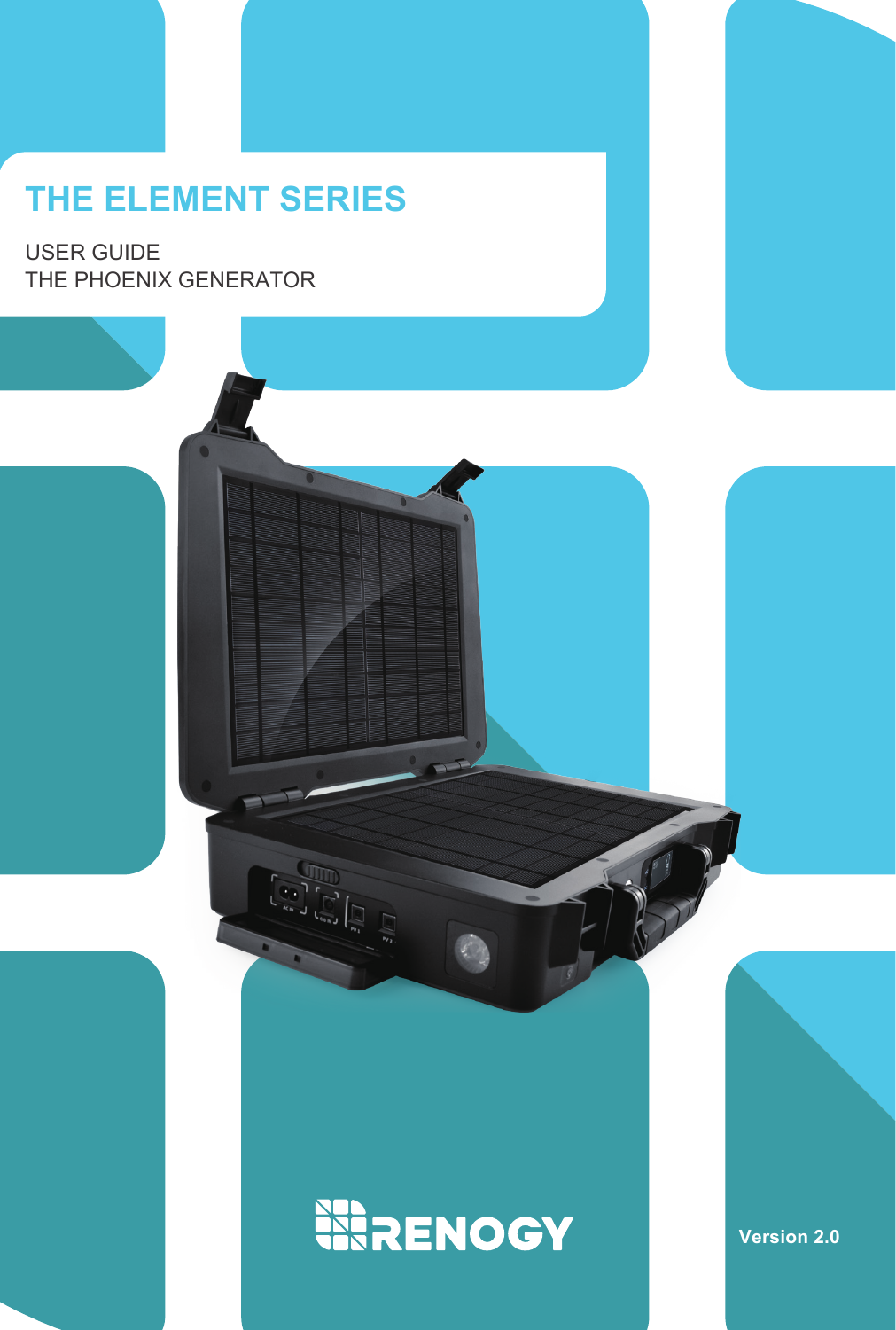## **IMPORTANT SAFETY INSTRUCTIONS**

### IMPORTANT SYMBOLS

WARNING Indicates potentially dangerous conditions that could result in personal injury Indicates conditions or practices that could result in damage to the unit or other equipment Indicates procedure or function that is important for proper and safe operation of the unit or other equipment

- Before using the unit, read all of the instructions and information in the user guide.
- Do NOT submerge the unit under water. The unit is not waterproof, however it is water-reslstant as long as the accessory door is closed.
- Do NOT store or place the unit near fire or places that can achieve higher temperatures. Doing so may cause damage to the internals and/or battery explosion.
- Do NOT leave the unit outside when raining.
- Do NOT overload the AC or DC outputs. Follow the power and current ratings mentioned in this manual.
- Clean the built-in solar panels with window cleaner or with a wet cloth when dirty.
- Store the unit in a dry place free from moisture, heat, and water.
- Ensure the solar panels are exposed to sufficient light-ideally position them to face the sun directly.
- Only use wires and accessories provided by the manufacturer.
- Unplug the unit if it will not be in use for an extended period of time. Make sure to charge the unit once every two months to preserve the battery life.
- Keep the unit away from small children.
- Do NOT dismantle or modify the system. Doing so might cause irreversible damage and void warranty.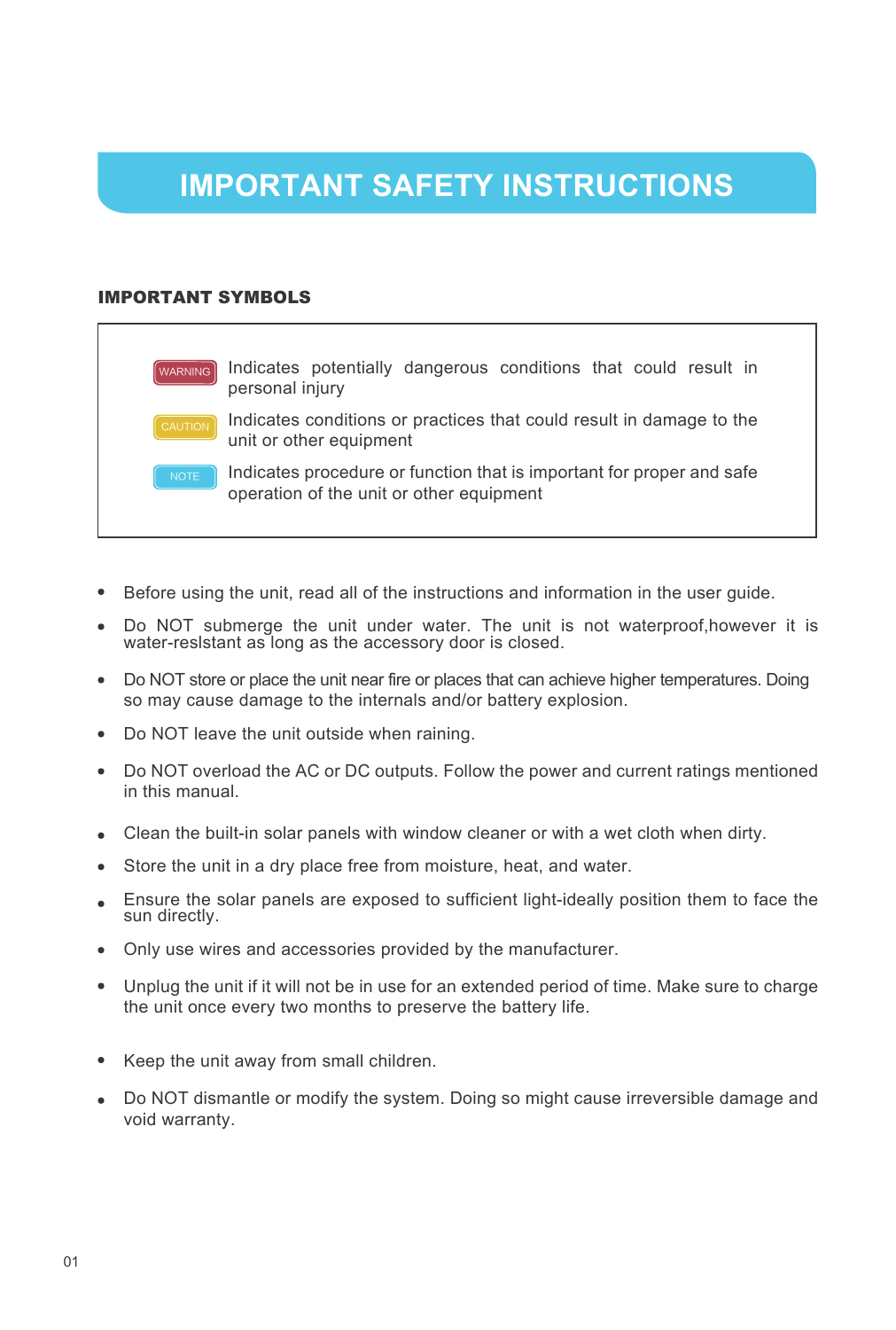## **TABLE OF CONTENTS**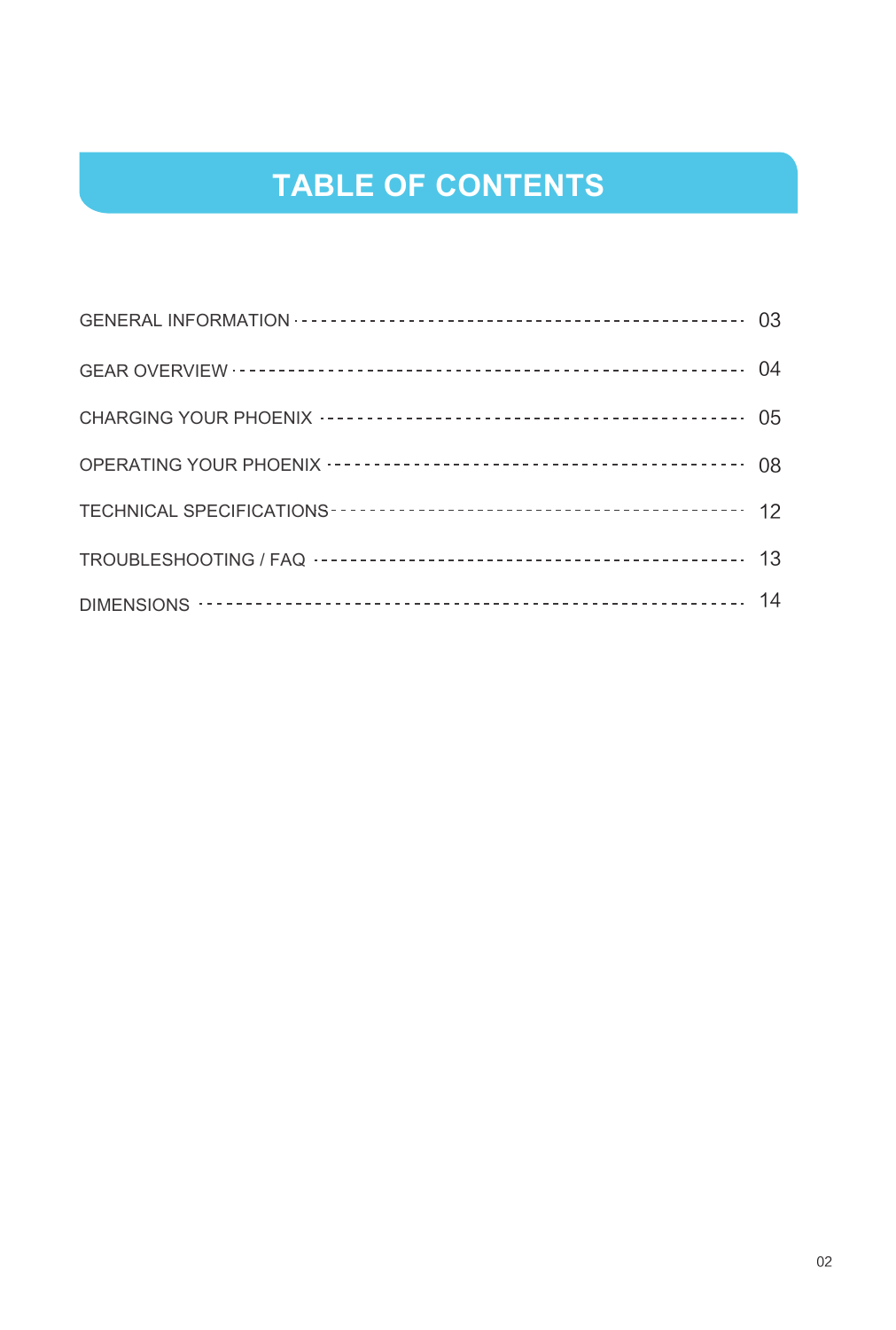### **GENERAL INFORMATION**

### PORTABLE

lightweight and gripped with a sturdy handle,the Phoenix is desogned to be a traveler's companion for mobile or off-grid applications.

### DEPENDABLE

The Phoenix Provides up to 210Wh of energy,an LED flashlight that is SOS using the integrated solar panels eliminating dependency on grids.

### RENEWABLE

Not wall outlet?No problem! Conveniently replenish the Phoenix back up using the integrated solar panels eliminating dependency on grids.

### EXPANDABLE

Equipped with a PV terminal,the Phoenix allows users to expedite solar charging time by allowing them to connect up to 100W of external solar power.

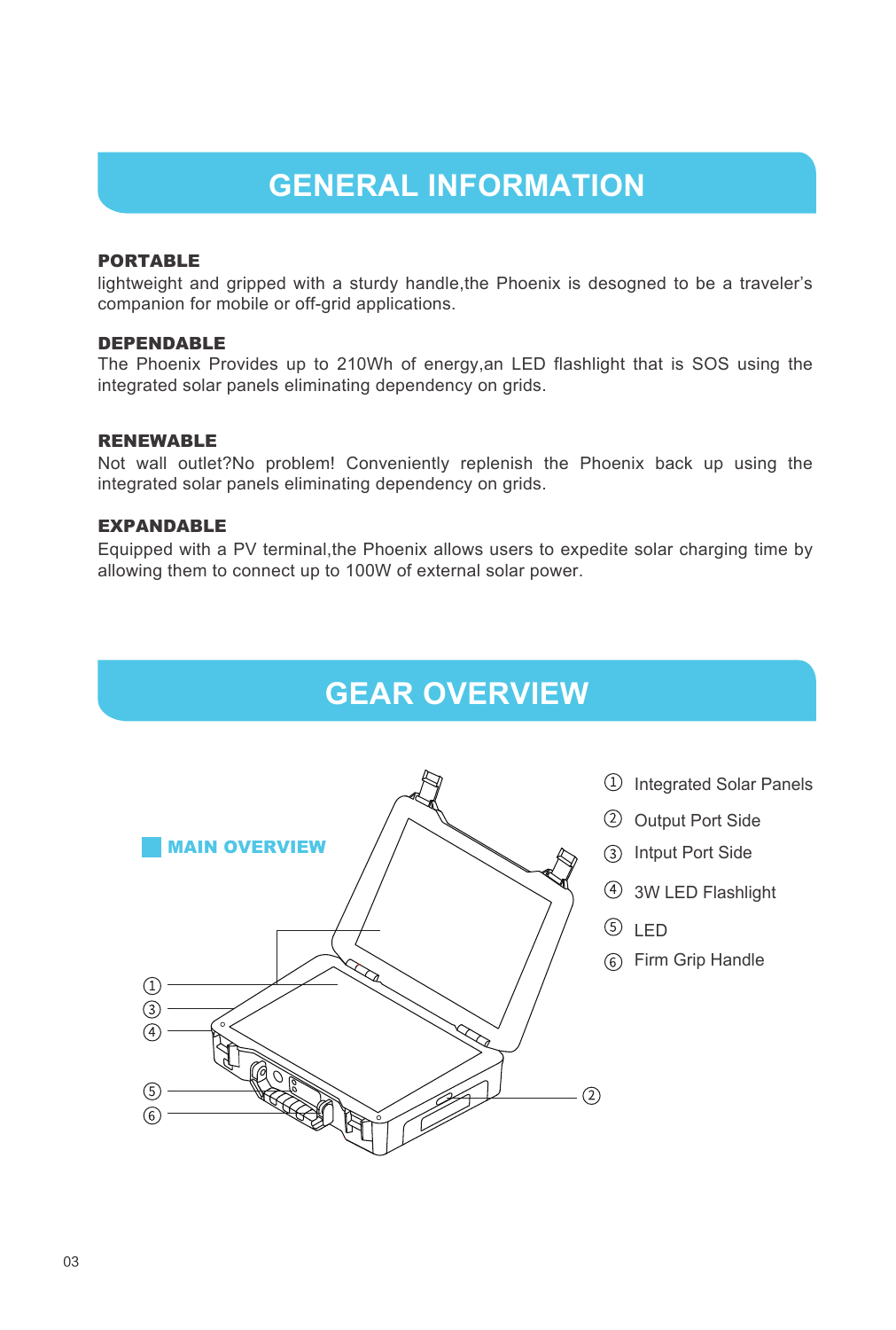### **GEAR OVERVIEW**

### WHAT'S INCLUDED

| Phoenix   | AC Charge |
|-----------|-----------|
| Generator | Cord      |

### OPTIONAL( SEPARATE PURCHASE )

| MC4 to 4.5mm | CIG to 4.5mm | 5.5mm DC to 4.5mm | 5.5mm DC to       |
|--------------|--------------|-------------------|-------------------|
| DC IN Cord   | DC IN Cord   | DC IN Cord        | Light Bulb Socket |

### **GETTING TO KNOW YOUR PHOENIX**

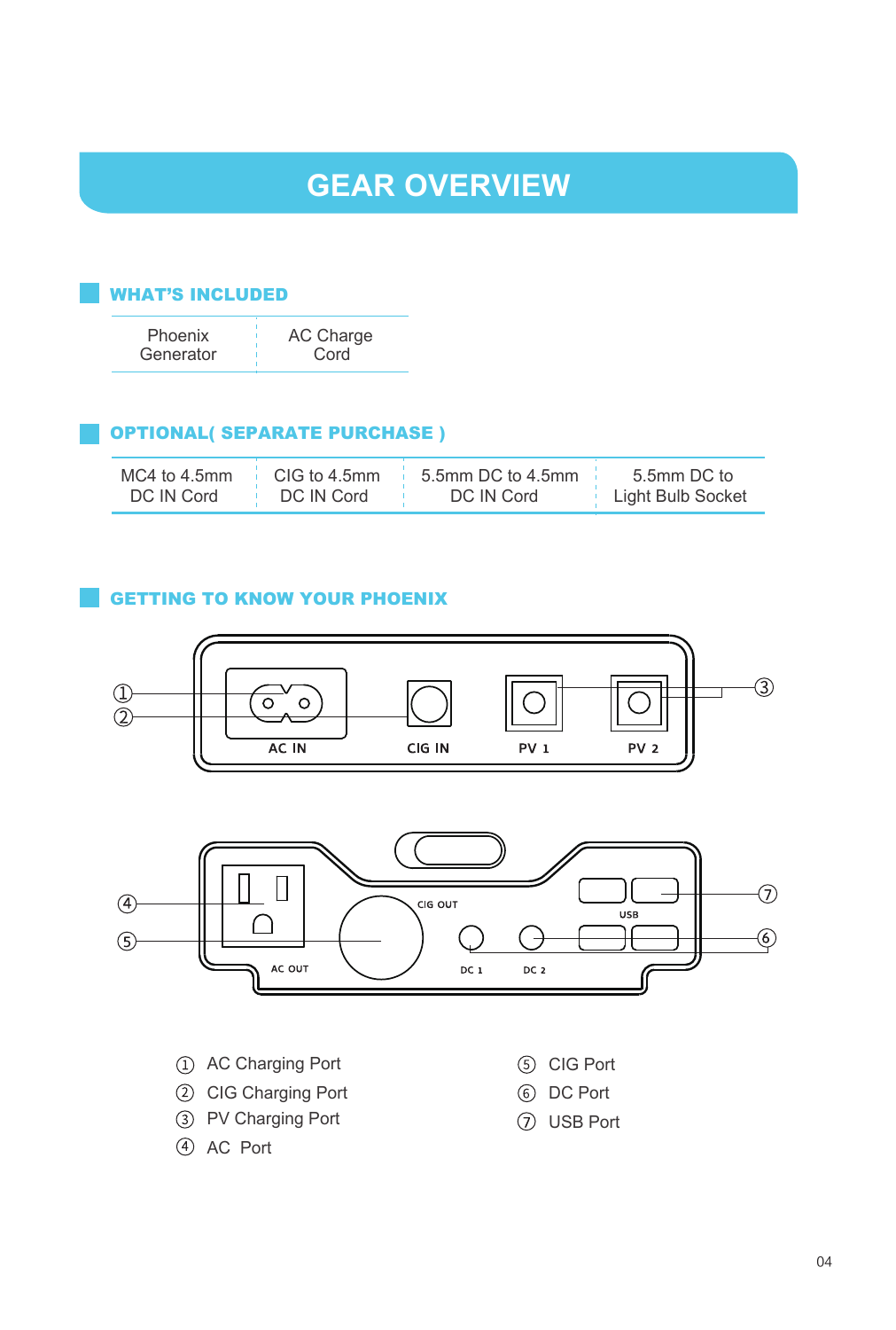## **CHARGING YOUR PHOENIX**

- Be sure to charge your Phoenix to 100% before operating. This will maximize total battery life and keep your battery healthy.
- For healthy battery maintenance, charge the Phoenix once every two months. If the Phoenix will not be used for an extended period of time, such as a month, remove the battery and properly store it until the Phoenix is in use again.

### CHARGING VIA SOLAR + ADDITIONAL PANELS

If the Phoenix is not in operation while charging, make sure to turn the main power off. It will maximize charging and expedite the process. Charging via solar requires as much sunlight as possible. Make sure to steer clear of trees or branches that could cause shading and slow down the charging process. Charging from 0% to 100% will take approximately 15 hours with only the integrated solar panels. Charge frequently to maximize overall battery life.

To charge, simply put the Phoenix in an open area, unlatch the unit, close the doors, and expose the solar panels to commence charging. It is recommended to have the input and output doors closed when charging through the built-in solar panels.



Charging via solar panels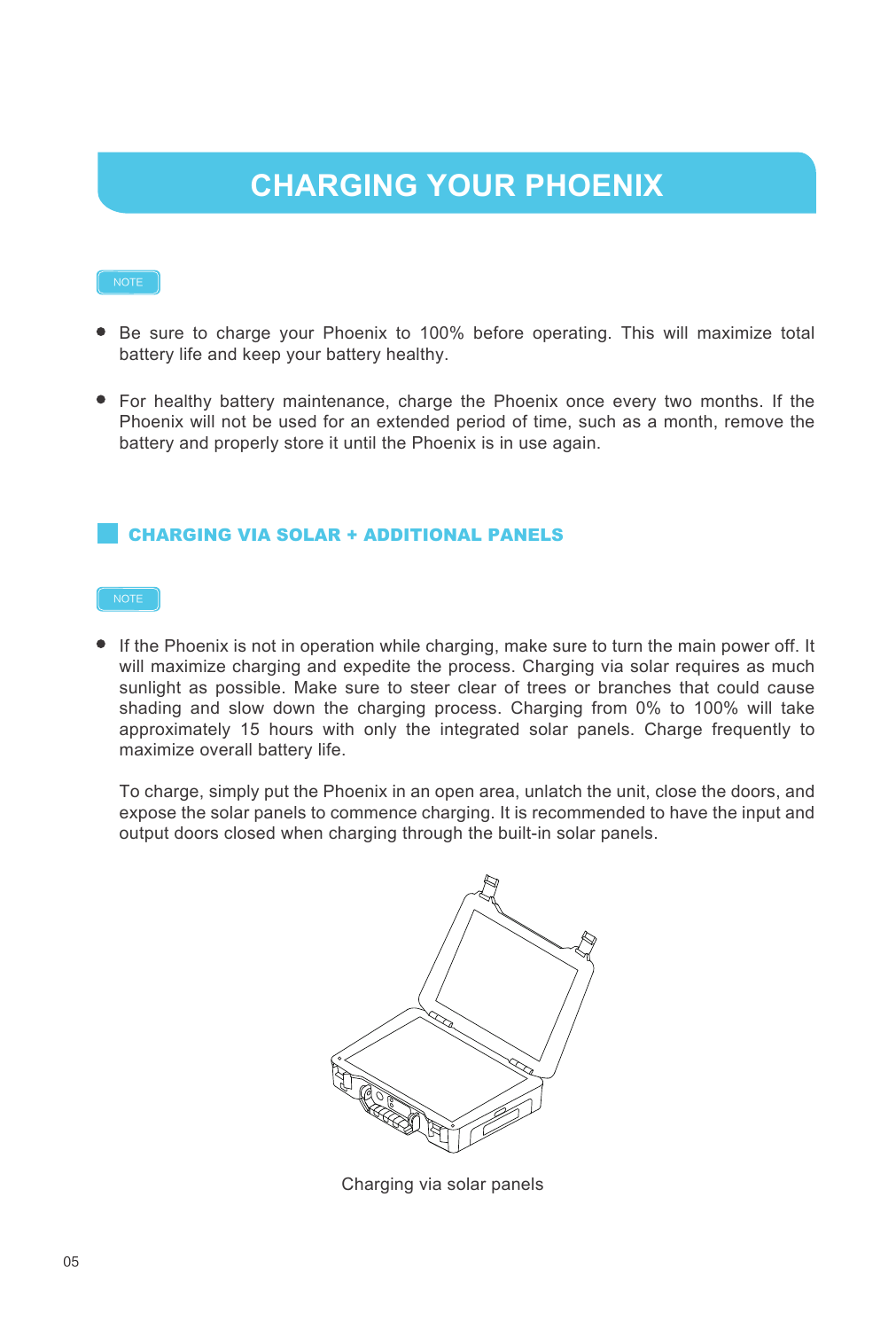Charging is also possible through compatible additional solar panels and using the MC4 to 4.5mm DC IN cord included with your Phoenix. The following represents approximate charge times from 0% to 100%.



panels.

60W -------------------- 3.5 hours 100W ------------------ 2.5 hours

06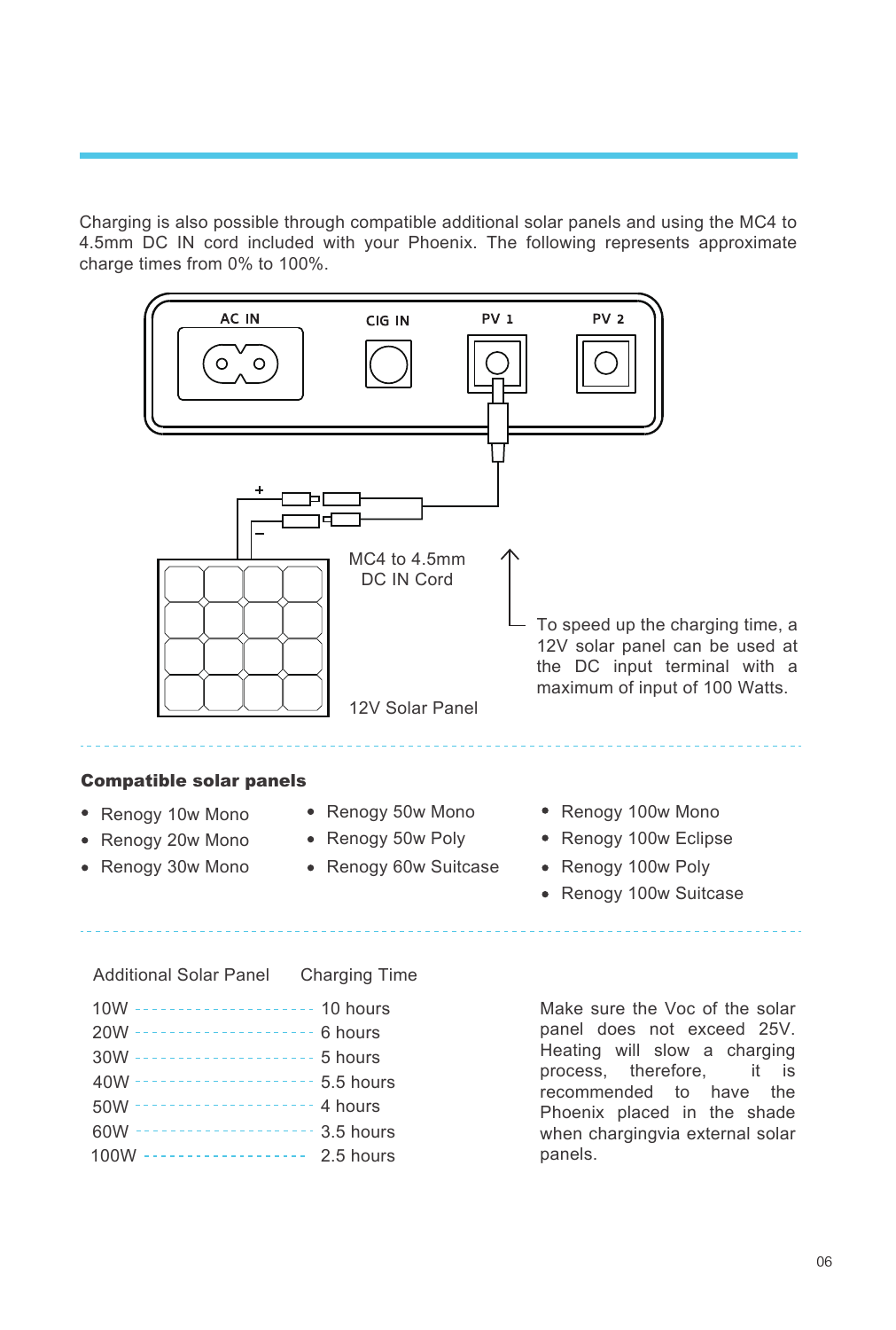### CHARGING VIA AC

### WARNING

Electrical shock can occur if the AC cord is damaged or frayed. NEVER use a damaged cord. Contact the manufacturer if the cord is damaged.

### $NOTE$

Turn off the main power

When charging via AC 2-pin inlet, it is recommended that the power button be in the OFF position and the AC and DC output terminals not be used.

Connect the 2-pin inlet AC cable that is included with the unit . The unit can be charged in vertical or horizontal position.

### CHARGING VIA CAR / CIG PORT

### WARNING

Electrical shock can occur if the cord is damaged or frayed. NEVER use a damaged cord. Contact the manufacturer if the cord is damaged.

Use the provided CIG to DC Cable in order to charge the Phoenix through a 12V DC Source or your car.

It will take about 5 hours to fully recharge the internal battery. Do not cover or block the exhaust vents when charging with the AC cable.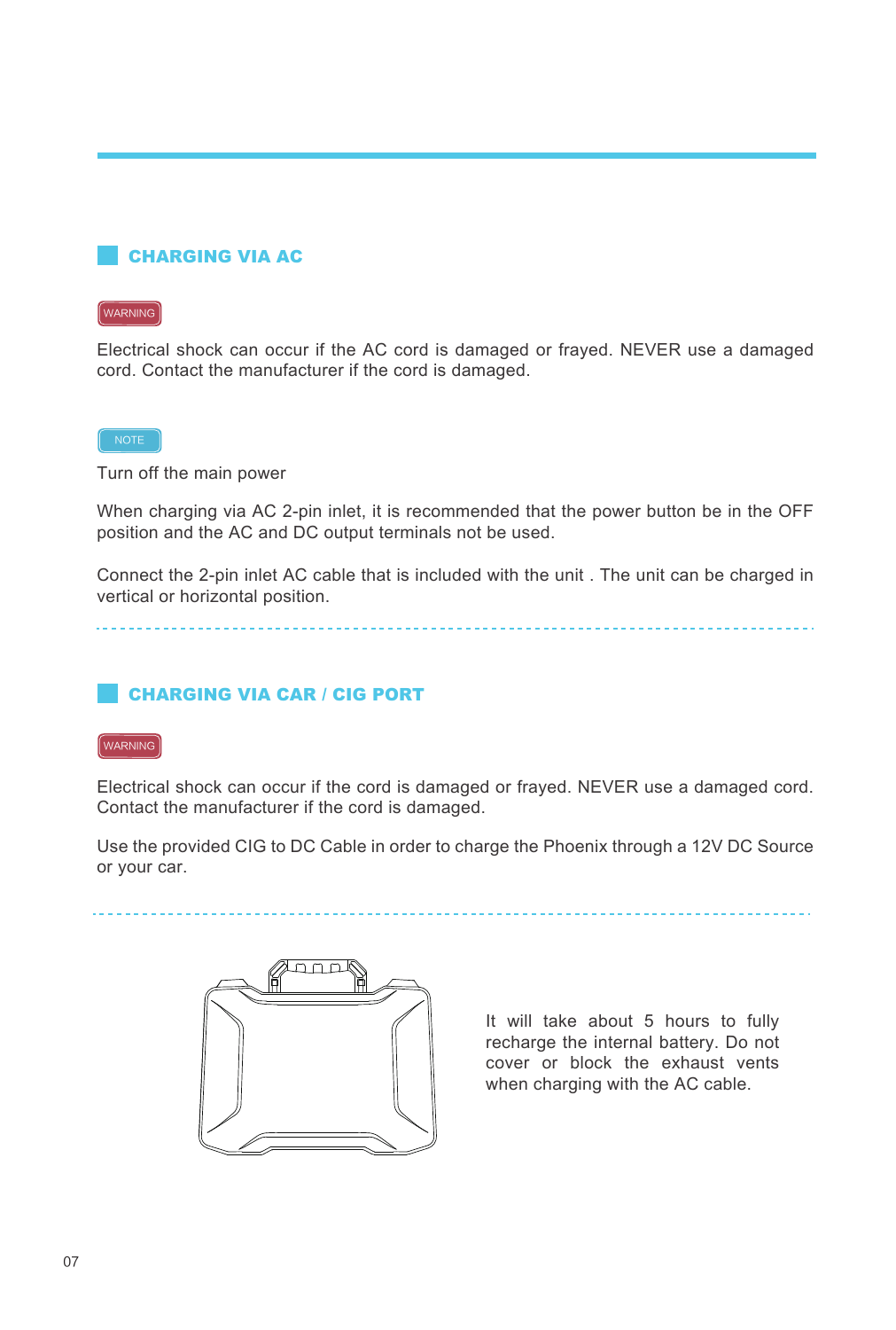### **OPERATING YOUR PHOENIX**

### LCD INFORMATION



the phoenix is equipped with a 2 button LCD display.the user can select AC mode,DC mode,or have both modes on at the same time.

|                                       |                             | <b>INDICATOR</b>                                                                                                                                                                                                                                    |
|---------------------------------------|-----------------------------|-----------------------------------------------------------------------------------------------------------------------------------------------------------------------------------------------------------------------------------------------------|
| AC OUT<br>DC OUT                      | <b>MODE</b>                 | when pressing the AC or DC button, the mode will be displayed on the<br>LCD, if using both AC and DC, the icon will be as it is pictured above.                                                                                                     |
| 美训                                    | <b>DV</b>                   | The number of bars demonstrate the strength of the solar<br>irradiance ranging from 0 to 4 bars. More bars indicate better<br>solar insolation and a better charging effect                                                                         |
| Ê<br>$\overline{P}$ ow<br><b>IOO%</b> | <b>BATTERY</b>              | the battery display segments (20% increments) and a percentage<br>SOC for more exact battery information.As the phoenix<br>charges, the battery segments will flash and upon complete<br>charge, the battery segments will remain solid.            |
|                                       | <b>FAN</b>                  | the fan icon will display only when the phoenix is attempting to<br>cool itself down. The fan will have a motion appearance.                                                                                                                        |
| <b>ERROR</b>                          | <b>ERROR</b><br><b>CODE</b> | The error code is not present during normal operation. Upon<br>abnormal operation, the Phoenix will flash a numerical code to<br>let the user know the error. The user can then troubleshoot the<br>issue accordingly or contact Technical Support. |
|                                       | $\mathbf{1}$                | Battery over-voltage                                                                                                                                                                                                                                |
|                                       | $\overline{2}$              | Battery low-voltage                                                                                                                                                                                                                                 |
|                                       | 3                           | 12V outputs over-voltage                                                                                                                                                                                                                            |
|                                       | 4                           | <b>BMS</b> stops discharging                                                                                                                                                                                                                        |
|                                       | 6                           | USB over-voltage                                                                                                                                                                                                                                    |
|                                       | 7                           | Battery over-voltage charging error                                                                                                                                                                                                                 |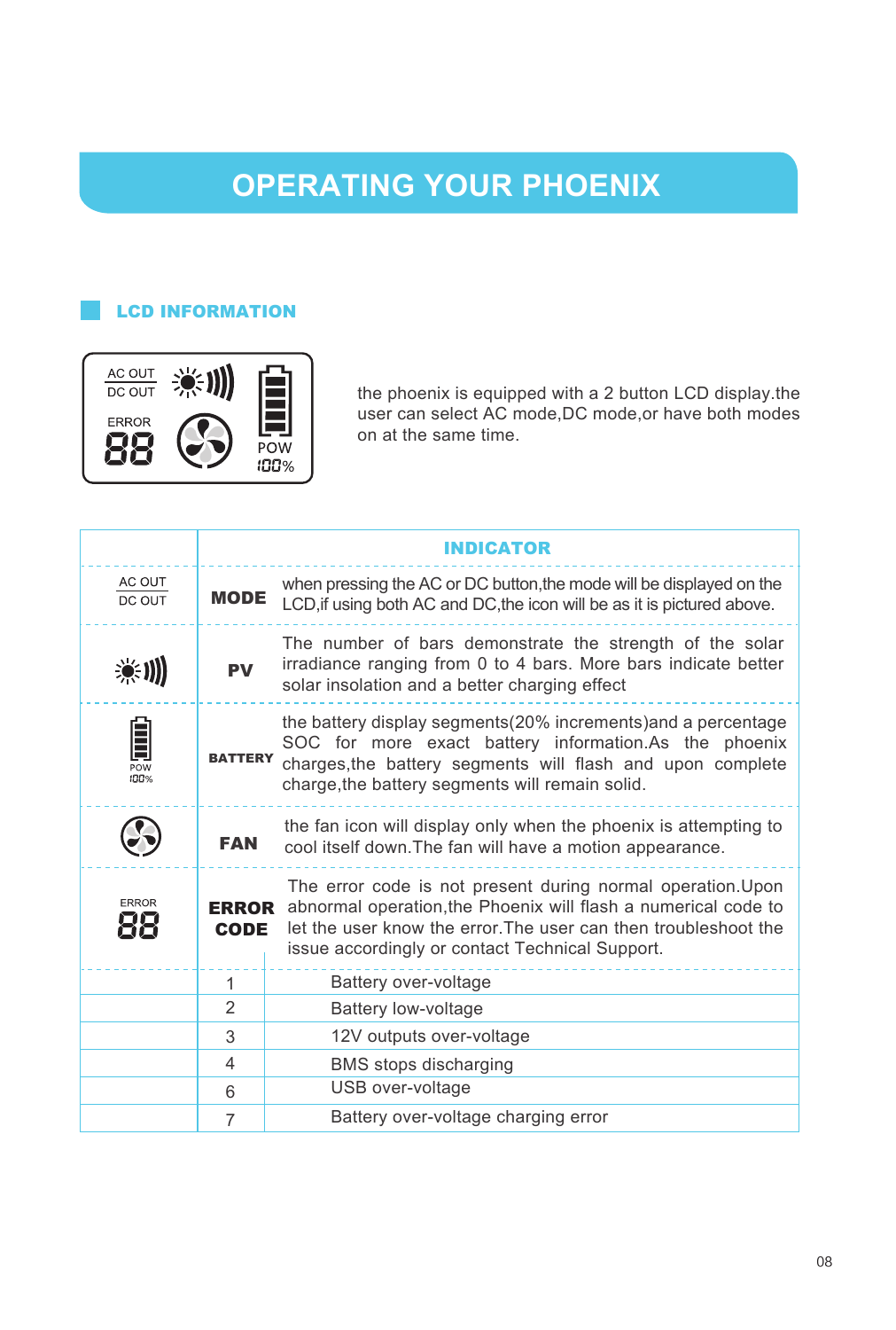|    | <b>INDICATOR</b>                              |
|----|-----------------------------------------------|
| 8  | Battery over-voltage when operating AC output |
| 9  | Inverter over-load                            |
| 10 | Inverter over-temperature                     |
| 11 | inverter short-circuit                        |
| 12 | Inverter output over-voltage                  |
| 13 | Inverter output low voltage                   |
| 14 | Charging amperage over-current                |
| 16 | 12V charging amperage over-current            |
| 18 | Battery over temperature during charging      |
| 19 | Battery low temperature during charging       |
| 20 | BMS detecting battery damage                  |
| 21 | Inverter output over-temperature              |
| 22 | 12V outputs low voltage                       |
| 23 | USB outputs low voltage                       |
| 24 | USB outputs over-current                      |
| 25 | Battery high temperature while discharging    |
| 26 | Battery low temperature while discharging     |
| 27 | 12V #1 output over-current                    |
| 28 | 12V #2 output over-current                    |
| 29 | Over-load protection                          |
| 30 | Abnormal BMS communication detected           |
| 31 | AC charging amperage over-current             |
| 32 | CIG charging amperage over-current            |
| 33 | Addiional PV charging amperage over-current   |
| 34 | Built-in PV charging amperage over-current    |
| 35 | CIG input low power                           |
| 36 | <b>BMS</b> prohibits charging                 |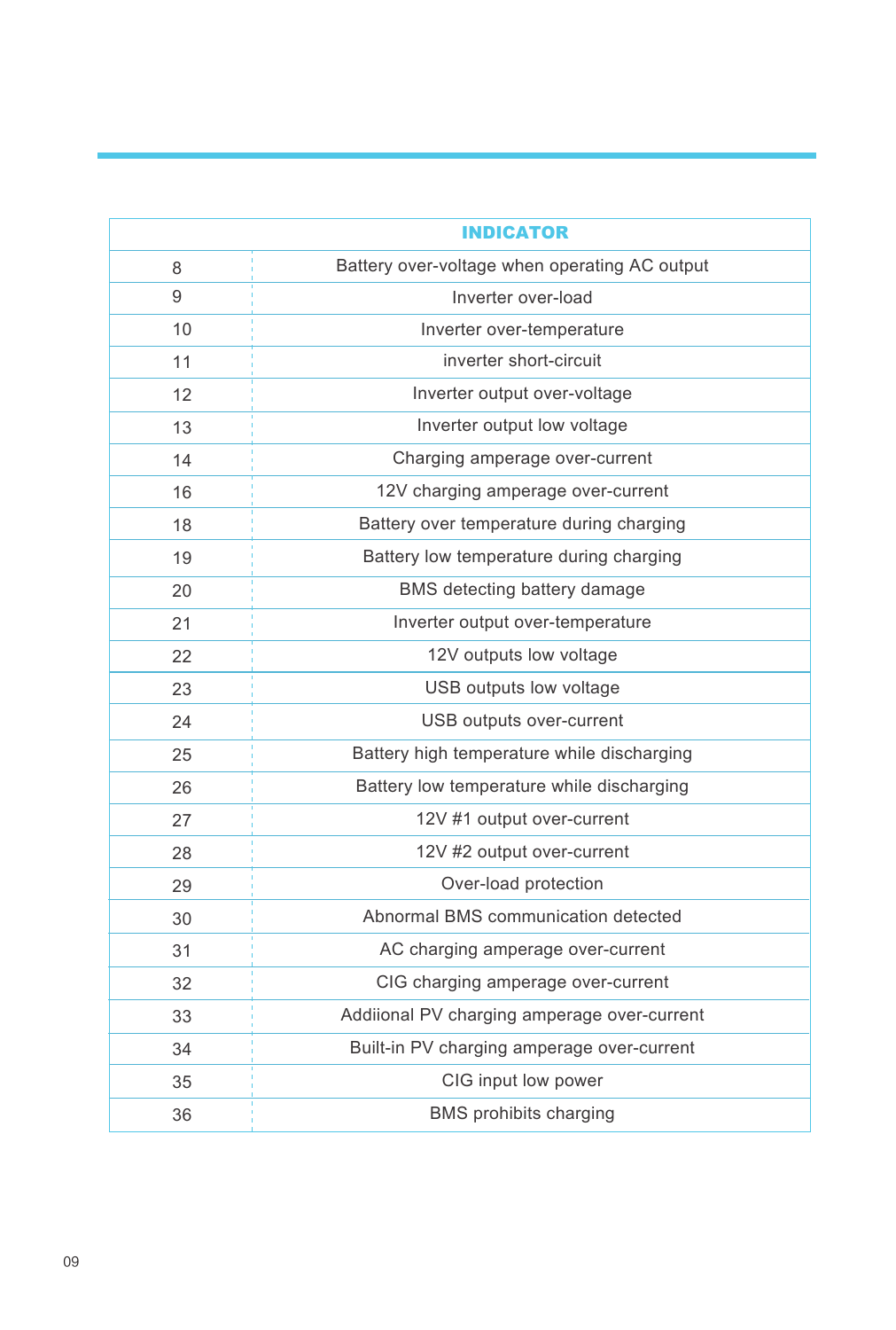### USING THE FLASHLIGHT



The Phoenix is equipped with a 3W LED Flashlight that encompasses different modes: Head Light and SOS.

Press the flashlight button once to activate the head light mode. Press the button again to activate SOS mode. Press the button a third time to turn off the flashlight.

### USING AC OUTPUT

The AC outlet is powered using the Phoenix's internal pure sine wave inverter. Enjoy up to 150W of output power.



Press the main power button. You will know it is on upon seeing the lit blue ring. Plug in your AC appliance and then simply press the AC button to start using your appliance.

#### CAUTION

Do not over-load the AC outlet. Doing so may damage the unit. When not in use, turn off the AC mode to maximize battery life. Inverters have an idle draw and turning it off maximizes battery life.

The following displays "AC OUT" when the AC outlet is turned on and ready for use.

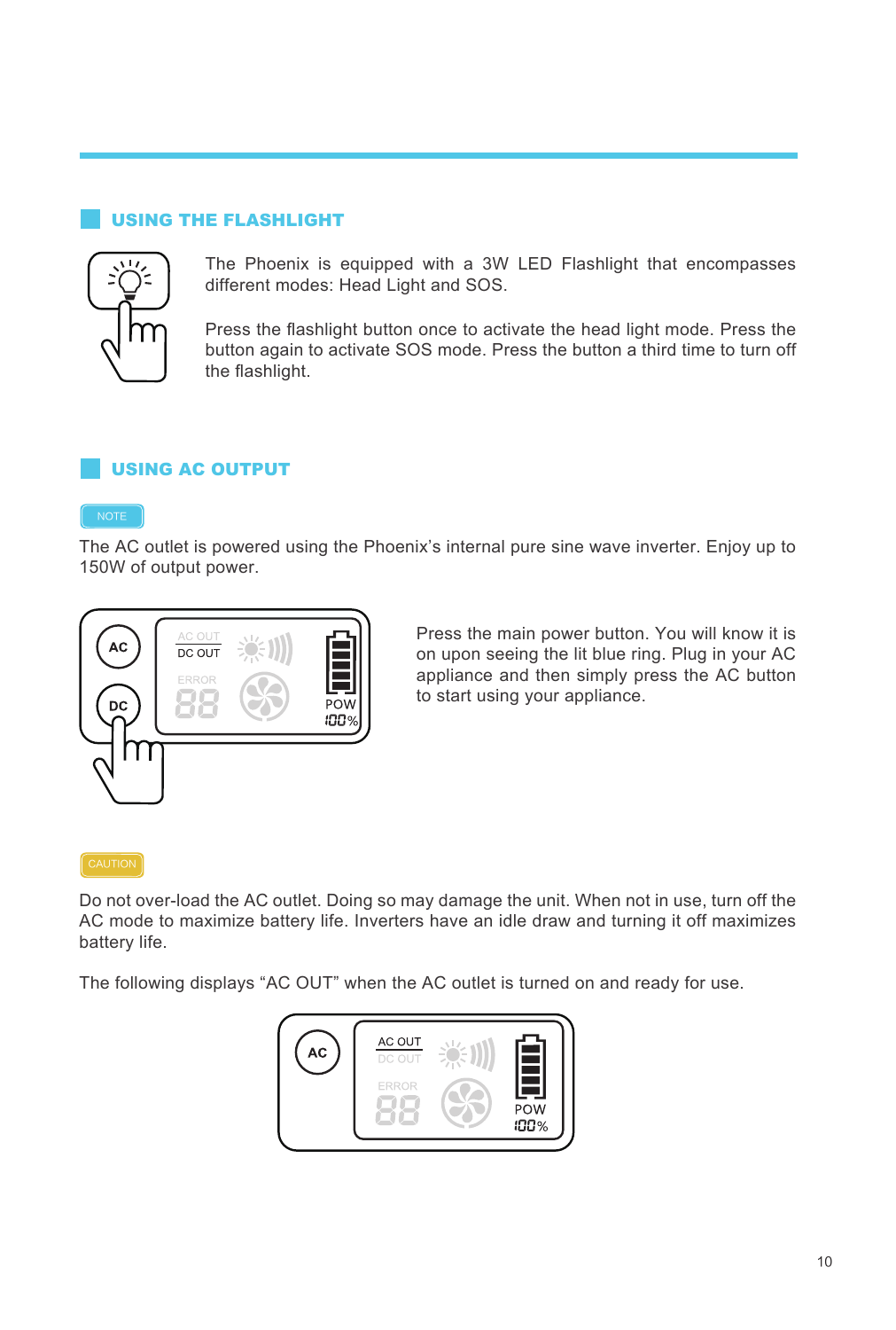### USING DC OUTPUT

Do not over-load the DC outputs. Doing so may damage the unit.



Press the main power button. You will know it is on upon seeing the lit blue ring. Plug in your AC appliance and then simply press the AC button to start using your appliance.

The following displays "DC OUT" when the DC outlets are turned on and ready for use.

Simply press the DC button to start operating the DC ports on the Phoenx Once the Phoenix Once the Phoenix is powered on,press the AC button to use the Phoenix's AC outlet.



The following is displayed when both the AC and DC ports are turned on.

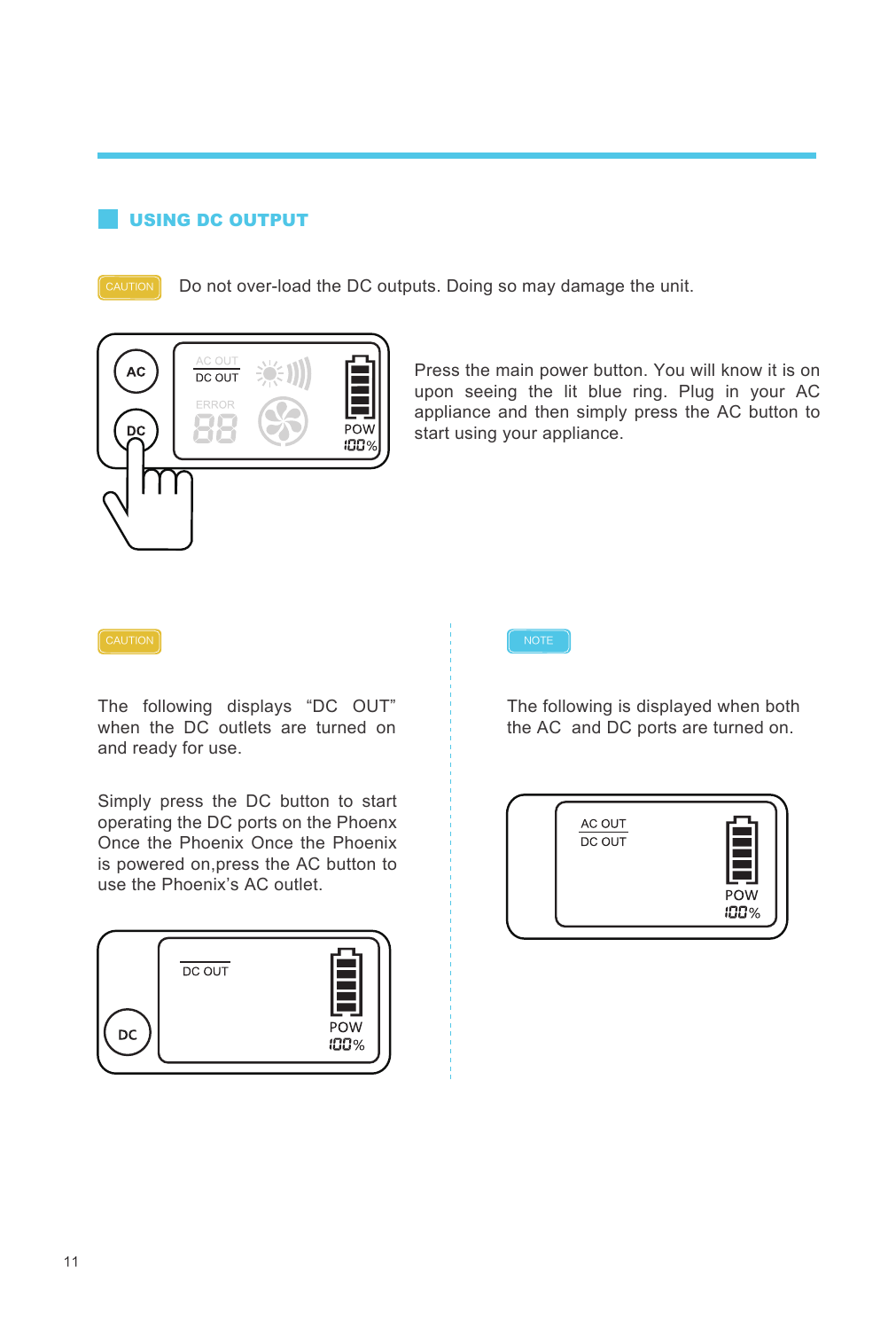## **TECHNICAL SPECIFICATIONS**

| <b>Battery</b>                     |                                    |  |  |  |  |  |
|------------------------------------|------------------------------------|--|--|--|--|--|
| Type                               | Li-ion Battery Pack                |  |  |  |  |  |
| Voltage                            | 14.8V                              |  |  |  |  |  |
| Capacity                           | 16Ah                               |  |  |  |  |  |
| Cycle Life                         | 1500                               |  |  |  |  |  |
| Max Charging Current               | <b>9A</b>                          |  |  |  |  |  |
| <b>Output Ports</b>                |                                    |  |  |  |  |  |
| <b>Inverter Wave Form</b>          | Pure Sine Wave, 150W               |  |  |  |  |  |
|                                    | 110V(US) 110V(JP)                  |  |  |  |  |  |
| <b>AC Outlet Voltage</b>           | 220V(EU) 230V(AU)                  |  |  |  |  |  |
| USB(4)                             | 5V, 2.4A Max (6 A total)           |  |  |  |  |  |
| CIG Out                            | 12V, 12.5A Max                     |  |  |  |  |  |
| $DC$ Out $(2)$                     | 12V, 3A Max (6 A total)            |  |  |  |  |  |
|                                    | <b>Input Ports</b>                 |  |  |  |  |  |
| (2) PV Input Voltage               | 17-30VCD                           |  |  |  |  |  |
| Max Input PV Power                 | 100W                               |  |  |  |  |  |
|                                    | <b>General System</b>              |  |  |  |  |  |
| <b>Operating Temperature Range</b> | 14°F to 104°F                      |  |  |  |  |  |
| <b>Charging Temperature Range</b>  | 32°F to 104°F                      |  |  |  |  |  |
| Storage Temperature Range          | $-4^{\circ}$ F to 140 $^{\circ}$ F |  |  |  |  |  |
| Method of Cooling                  | Fan + Convection                   |  |  |  |  |  |
| <b>Dimensions</b>                  | 16.24 x 11.95 x 3.94 inchs         |  |  |  |  |  |
| Weight                             | 12.8 lbs.                          |  |  |  |  |  |
| Certifications / Standards         | FCC, UN38.3 Standard, CE           |  |  |  |  |  |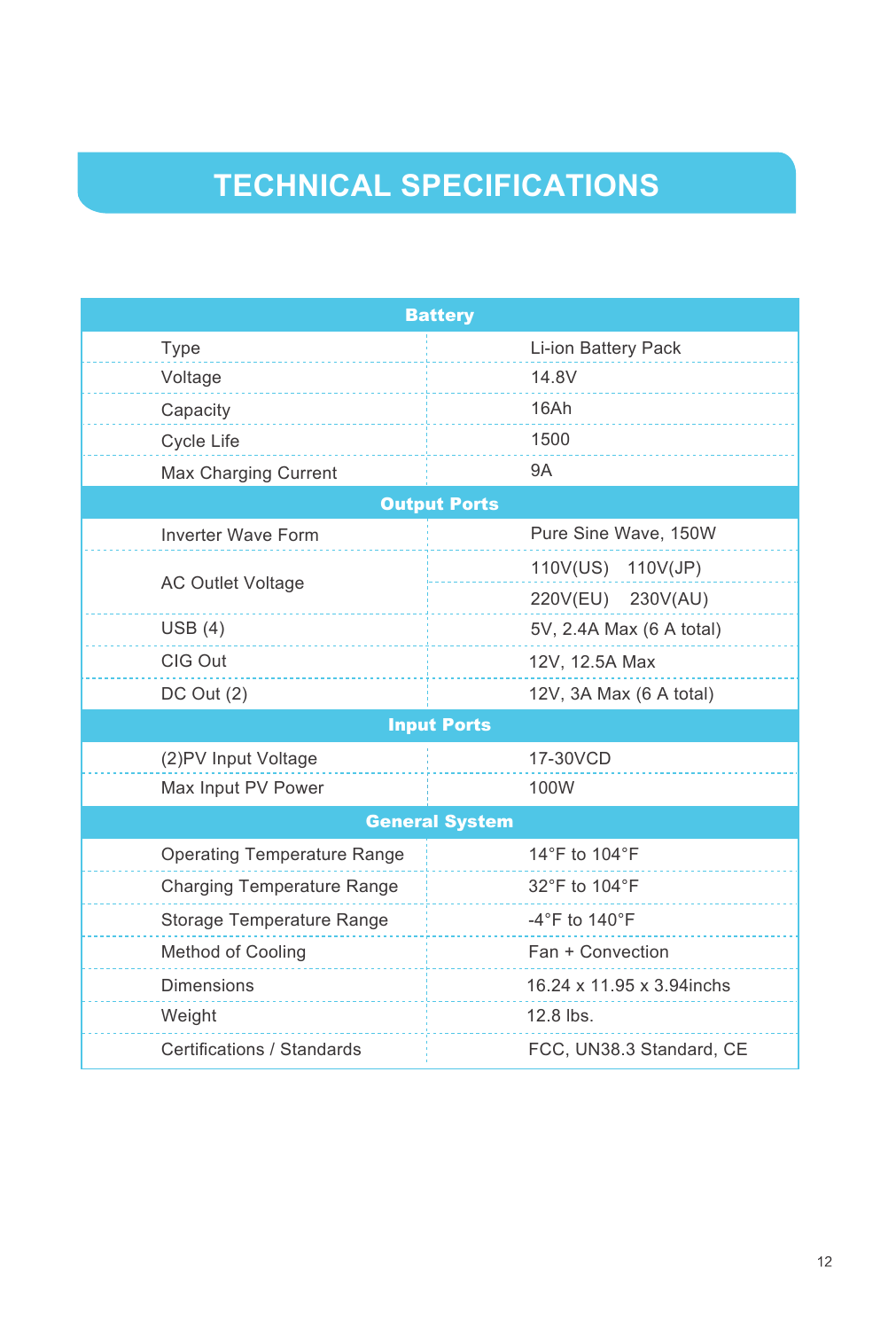### **TROUBLESHOOTING/FAQ**

NOTE

For further questions, consult our technical support team by emailing us at, techsupport@renogy.com or by calling 800-330-8678.

### 1.Why won't my Phoenix turn on?

Press the metal power button to turn the Phoenix on. The blue lit ring around the power button indicates the Phoenix is ready to power. If the blue lit ring is not visible, make sure to fully charge your Phoenix using the provided AC cable or through the integrated solar panels. Charging will be in effect even if the LCD display is not turned on. Check for error codes.

### 2.Can I leave my panels connected to the Phoenix for it to trickle charge? (This applies to leaving the AC outlet connected as well)

The Phoenix is equipped with a lithium polymer battery pack. Lithium batteries are not meant for trickle charging and therefore, it is not recommended to leave the power source (integrated solar panels or AC cable) connected for extended periods of time beyond estimated charge times. Check for error codes.

### 3.When I plug the AC power cord into Phoenix, it does not charge, what do I do?

The Phoenix can charge even if the LCD is not turned on. Turn on the Phoenix while charging to check if the battery icon is displaying a charging motion. This should indicate charging. Check for any error codes and if the problem persists, contact our technical support team.

#### 4.Why does the Phoenix battery not last very long?

Different devices operate on different wattages. The Phoenix has a 210 watt-hour (Wh) capacity. Double check your device wattages and if possible start using more energy-efficient devices. Check for any errors codes.

#### 5.How many panels can I connect to my Phoenix?

The Phoenix can accept a total of two panels and a total of 100 watts from the combined PV port. The Phoenix is equipped with one MC4 to DC-IN Adaptor for pairing with Renogy solar panels.

### 6.Is the Phoenix waterproof?

The Phoenix is not waterproof, but definitely water-resistant as long as the accessory doors are closed.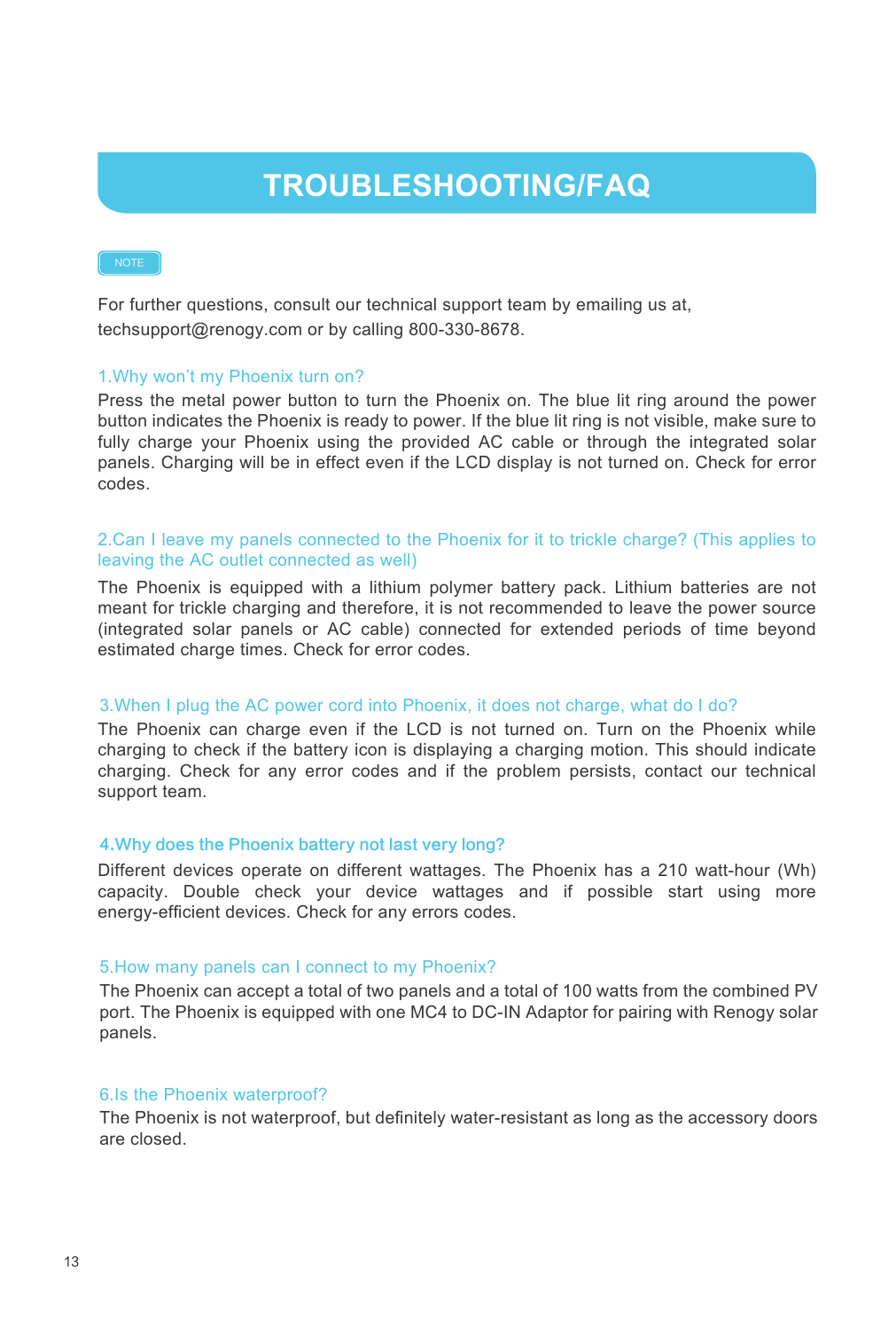### 7.Is the battery replaceable?

The Phoenix offers replacement batteries. Consult our technical support team for more information.

### 8.What do I do when I get an error code?

Make sure the devices do not exceed the Phoenix's technical specification. In some cases, powering off the Phoenix and disconnecting all connections should reset the error code. All other questions please consult our technical support team.

### 9.Why do I get error code 36 when charging through the ac outlet?

Error code 36 behaves like an over-charge electronic protection. If the battery management system detects full charge and will not let you charge the Phoenix if it is 95%-100% charged.

### **DIMENSIONS**